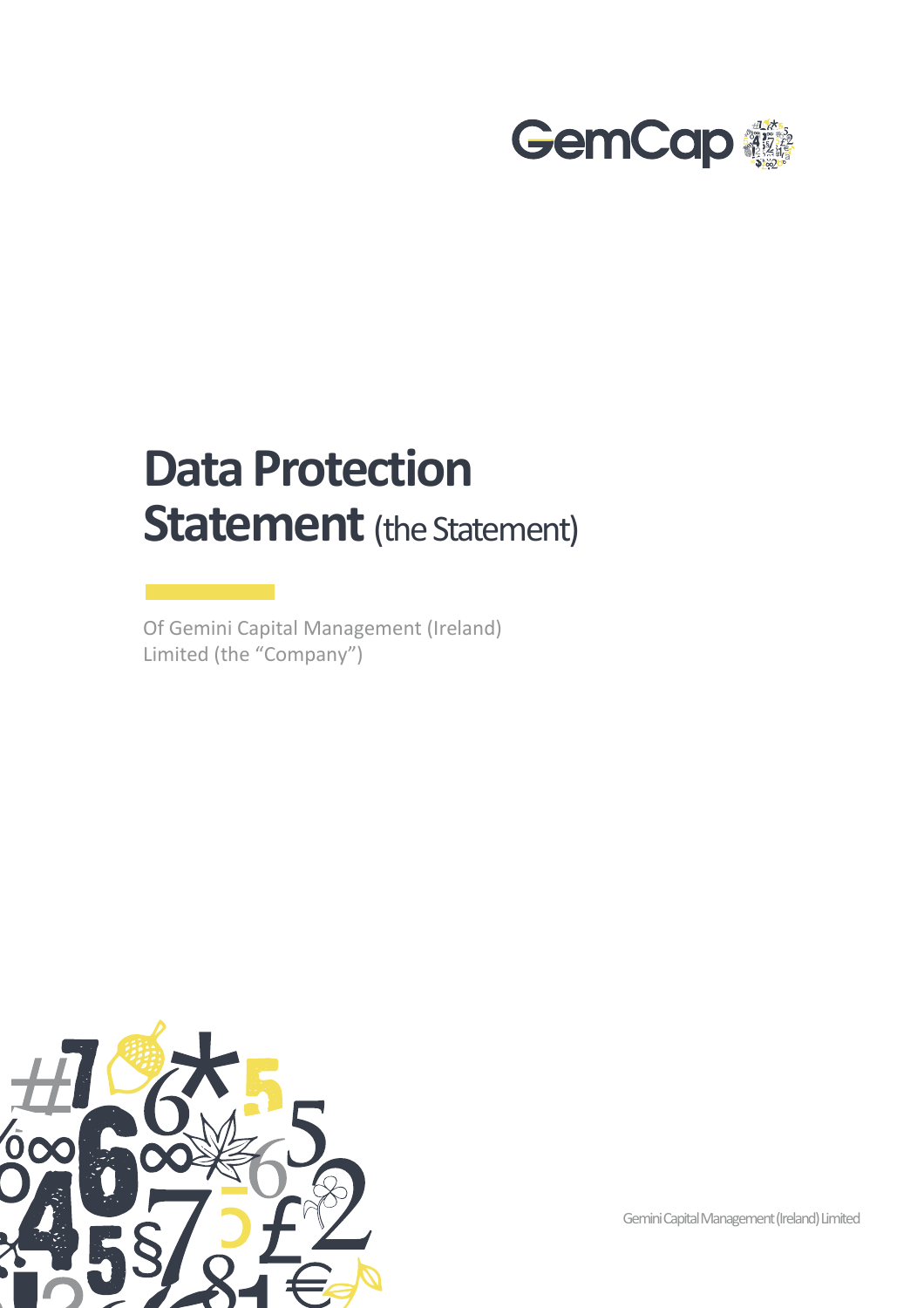## **Data Protection Notice, GemCap Investment Funds (Ireland) Plc (the "Company")**

## Dear Shareholder,

The following data protection notice is being provided to you in accordance with the Irish Data Protection Acts 2018, the EU Data Protection Directive 95/46/EC, the EU ePrivacy Directive 2002/58/EC (as amended), the General Data Protection Regulation (EU 2016/679) and any relevant transposition of, successor or replacement to those laws **(the "Data Protection Laws**").

This notice is in respect of your Shareholding in a Sub Fund of the Company. In the event that you have sold or transferred your shares in the Sub Fund of the Company, please provide notice of this document to the transferee or purchaser as soon as possible.

In completing the application form to apply for shares in the Sub Fund of the Company, you have provided personal information, which may constitute Personal Data within the meaning of the Data Protection Laws.

The Personal Data of shareholders may be used for the following purposes:

- 1. to manage the holding in accordance with the terms of the application form;
- 2. for legitimate business interests;
- 3. for any specific purpose where the Shareholder has given specific consent; and
- 4. to comply with regulatory and legal obligations, including; anti money laundering; counter terrorist financing legislation; the Common Reporting Standard (as implemented in Ireland by Section 89 E, Section 891F and Section 891G of the Taxes Consolidation Act (1997) (as amended). Personal financial information may be shared with the Revenue Commissioners, who may in turn share this data with foreign tax authorities. Please consult the Automatic Exchange of Information webpage o[n www.revenue.ie](http://www.revenue.ie/) for further information in this regard.

Shareholders' personal data may be disclosed by the Company to its delegates, professional advisors, service providers, regulatory bodies, auditors, technology providers and any authorised agents or related, associated or affiliated companies of the foregoing for the same or related purposes.

In the event that Shareholders' personal data is transferred to countries which may not have equivalent data protection laws as Ireland, the Company is required to ensure that the processing of such data is in compliance with the Data Protection Laws.

Personal data may be retained by the Company for the period of the Shareholders' investment and thereafter, in accordance with legal and regulatory requirements, including the Company's record retention policy.

Shareholder's have the following rights in respect of their personal data, subject to certain limitations as provided for in the Data Protection Laws: